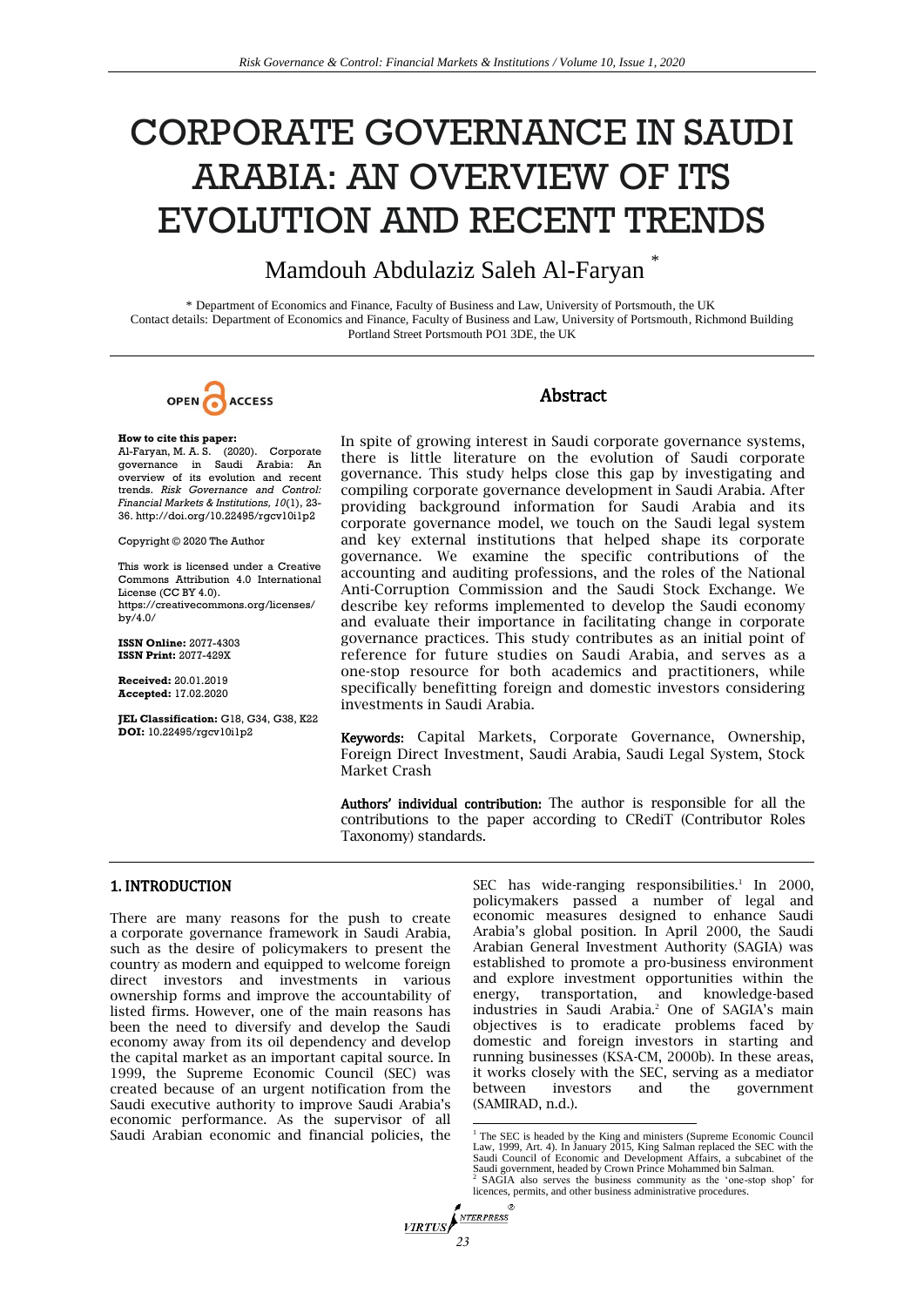A further reason for the development of Saudi corporate governance was the 2006 stock market crash, which led the Saudi Capital Market Authority (CMA) to establish measures designed to protect the market and investors from future failures. On July 3, 2006, the CMA Board initiated a corporate governance project and, on November 12, 2006, issued a final form of corporate governance in resolution and Corporate Governance Code No. 1-212-2006. This was due to the CMA's concern about the lack of mechanisms for improving market efficiency over time, which could also maintain and increase the attractiveness of trading Saudi securities. To facilitate the process, the CMA created corporate governance principles by adapting those of international organisations such as the Organisation for Economic Co-operation and Development (OECD) and the United Kingdom (UK) corporate governance codes in the Cadbury and Greenbury reports (Riyadh Chamber of Commerce and Industry, 2007, p. 40). The academic and Industry,  $2007$ , p. 40). The contributions by many public and private institutions also helped determine the evolution and development of corporate governance in Saudi Arabia and increase the importance of corporate governance in corporate life.<sup>3</sup> Additionally, various factors and events have led to key developments in and the evolution of Saudi corporate governance, which can be seen in laws, regulations, and the external framework of corporate governance, as well the reforms the country experienced, which are the focus of the subsequent sections.

These contributions to corporate governance development range from legal to institutional, as reflected by the Saudi Arabia legal system, including the authority vested in the CMA to regulate and supervise the day-to-day operations of the Saudi Stock Exchange (SSE).

Section 2 presents a review of the literature on corporate governance in Saudi Arabia. Section 3 discusses corporate governance developments in Saudi Arabia, and Section 4 examines the legal system and key external institutions that helped shape the development of corporate governance up to 2017. Section 5 explores the accounting and auditing profession's influence on the development of corporate governance, while Section 6 discusses the National Anti-Corruption Commission (NAC). Section 7 examines the Saudi government's key reforms and assesses their importance in facilitating corporate governance change. Section 8 briefly assesses the roles of the SSE and the insurance sector in developing the existing corporate governance framework. Section 9 concludes this study.

## 2. LITERATURE REVIEW

Corporate governance is an organisational variable that is often difficult to detect or manage. Typically, it reflects the relationship between various agents who determine a corporation's future direction and performance. The configuration of corporate governance includes a formal mechanism, legal rules, and informal mechanisms such as conventions and organisational norms, which are as much relational as legal. The corporate governance literature reveals a wide range of corporate governance regimes in both developed countries and emerging markets. Over time, these economies have developed different market mechanisms, legal structures, factor markets, and private and public institutions and, in turn, corporate governance arrangements. These arrangements may even vary between industry sectors within the same country or may be widely influenced by a country's institutional, political, and social norms. This suggests there is no single model of corporate governance in any country, as governance practices are known to vary not only across countries but also across firms and industry sectors.

One of the most apparent differences between the governance systems of industrialised countries lies in firm ownership and control. Corporate governance systems can thus be distinguished by the degree of ownership and control and by identification of the shareholders who control a firm. Some systems are defined by dispersed ownership (insider systems), while others are characterised by concentrated ownership (outsider systems). With insider corporate governance systems, such as those in the United Kingdom (UK) and the United States (US), the conflict of interest is mainly between strong managers and weak widely dispersed shareholders. In outsider corporate governance systems, which prevail in continental Europe and Japan, the fundamental conflict is between controlling shareholders, also known as block-holders, and weak minority shareholders. These differences primarily result from the diverse legal, regulatory, and institutional environments in countries, as well as cultural norms and historical factors (Aguilera & Jackson, 2003; Shleifer & Vishny, 1997).

The relative success of corporate governance in industrialised countries may be considered against the backdrop of globalisation and industrial reforms instigated by governments worldwide to attract inward foreign direct investments. In turn, this approach has focussed attention on either establishing a corporate governance framework where none previously existed or implementing corporate governance changes. This is particularly the case in countries that previously only paid lip service to corporate issues but now actively seek to implement policies that promote adopting specific corporate governance forms and especially governance change. In this context, the search for the most suitable corporate governance practices is founded on adopting what works best in other countries, inferring the lessons that can be derived from country-level experiences and transferring these practices to countries without a long history of corporate governance practices. As such, research in this area is crucial to countries such as Saudi Arabia

<sup>&</sup>lt;sup>3</sup> For example, the tenth conference for developing accounting and auditing practices at the King Saud University in 2003 recommended adopting and implementing corporate governance principles. In 2007, various conferences discussed corporate governance and its importance for Saudi Arabia. Conferences were also held regarding the corporate governance of financial and exchange companies. Furthermore, conferences on the role of banks in encouraging corporate governance were held by the Institute of Saudi Banking and the International Finance Corporation (IFC). During 2008 and 2009, many seminars and conferences were held and viewed as effective in pushing for the need to apply corporate governance principles. The CMA and US Securities and Exchange Commission held the first workshops on corporate governance. The second workshop was held at the King Saud University, by the King Abdullah Centre for Research and Studies. A further international conference on corporate governance was held at the King Khalid University, by the Centre of Corporate Governance.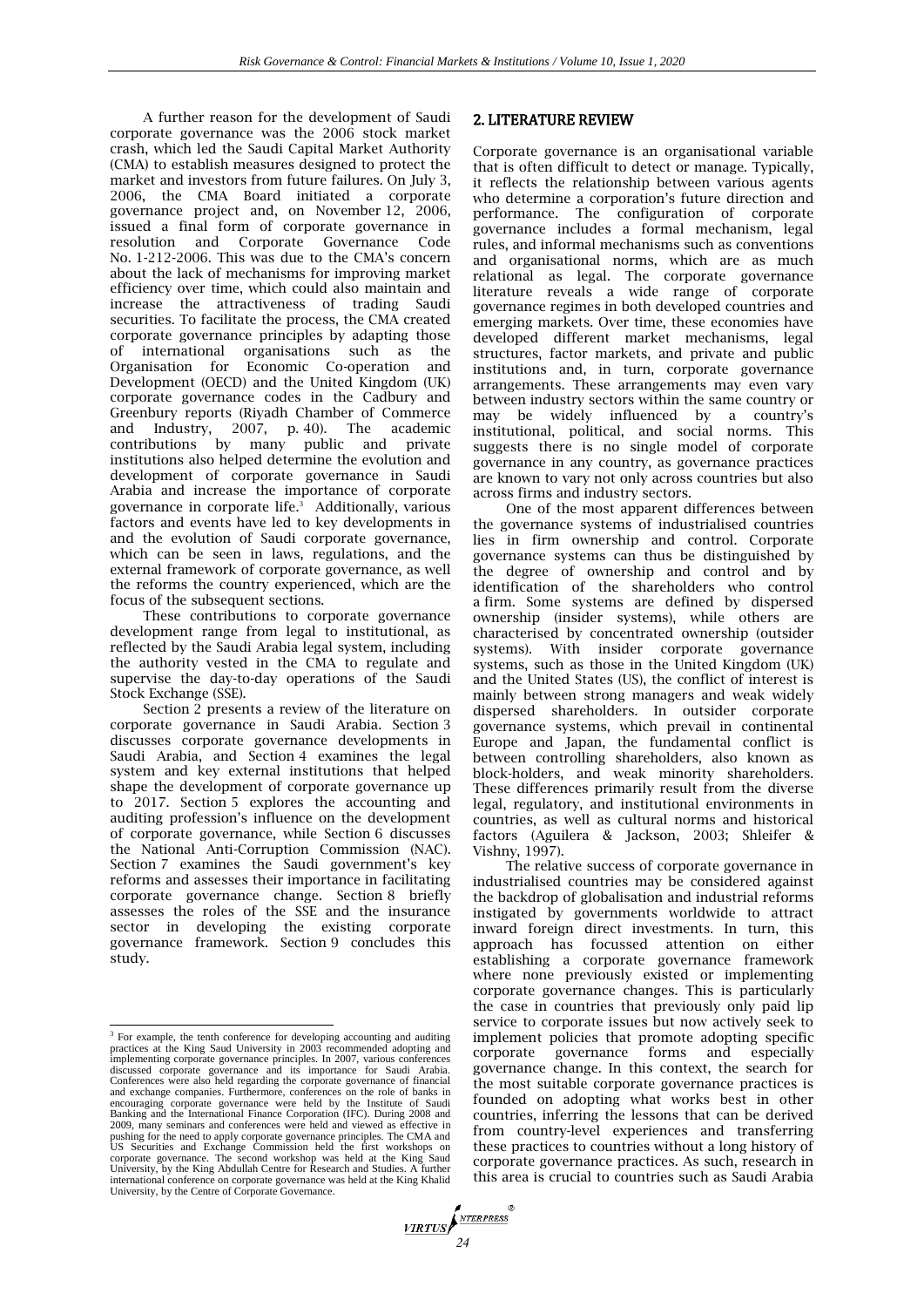that have taken great leaps towards implementing corporate governance practices as a first step in bringing their corporate governance levels in line with the practices of OECD countries (Al-Janadi, Abdul Rahman, & Omar, 2013; Al-Matari, Al-Swidi, Bt Fadzil, & Al-Matari, 2012; Falgi, 2009).

Corporate governance, a crucial element in developed, emerging, and developing countries, involves multi-dimensional factors such as the business environment, economy, legal structures, and social and cultural backgrounds. As such, its focus has naturally become much wider, including prevention of fraudulent activities, improved transparency and disclosure, and increased economic stability, growth, and development, as well as market efficiency. It has thus become important in signalling the need to create clearer rules of conduct and operations. This holds particularly true in light of the impact of the Saudi and other Gulf countries' stock market crashes in the global financial market, with most retail investors losing substantial amounts of invested funds due to the Gulf markets' poor governance and corporate practices. Kim (2010) and Heenetigala and Armstrong (2011) note that the benefits of good corporate governance can be far-reaching because it can influence neighbouring regions as well as the country itself. Therefore, it is important to analyse the financial aspects of corporate governance in Saudi Arabia to reveal its current state and the success of the measures implemented to improve and enhance corporate governance quality, as well as to provide useful insights into future corporate governance reforms in Saudi Arabia.

Al-Dubai, Ismail, and Amran (2015) use data for 75 Saudi listed firms for 2007–2011 to study the non-linear relationship between family ownership and firm value. Specifically, the study investigates the relationship between expropriation and monitoring in family firms and finds that family ownership of 28% is a turning point for confirming the expropriating–monitoring trait of family firms. The authors note that investors should not undervalue Saudi stocks based on ownership as, at a certain point, the benefits of family firm monitoring will exceed costs. Further, Habbash and Bajaher (2015) study the moderating effect of family-owned firms and argue that family ownership and corporate governance can be monitoring substitutes, while Amin and Hamdan (2018) use a sample of 171 Saudi firms for 2013–2014 and, employing a fixed effects regression model, investigate the relationship between ownership structure and firm<br>performance. Ownership concentration and concentration and structure for family, foreign, managerial, and institutional firms is studied using the return on assets (ROA) as the only performance measure. The study finds institutional ownership has a positive effect on performance, while foreign ownership has a negative effect. Notably, family and managerial ownership show no significant relationships with performance.

In another literature strand, Alhumoudi (2016) examines Saudi ownership structures, focussing on managerial and shareholder ownership concentrations above 5%, and report that managerial ownership has a positive effect on firm performance. Buallay, Hamdan, and Zureigat (2017) examine the impact of corporate governance on firm performance and show a significantly negative effect on firm value of the three largest shareholder groups. Al-Ghamdi and Rhodes (2015) examine shareholders holding above 10% equity stakes in family- and non-family-owned Saudi firms (excluding the banking and financial service sectors) for 2006-2013, and find that ownership concentration in family firms has no impact on ROA but affects Tobin's Q.

There are many studies on the ownership structures of listed firms across various sectors, with most ignoring firms in the financial sector, while a small number of studies investigate only financial sector firms. A criticism of this approach is that the sample becomes very small, which affects the empirical findings. Furthermore, such studies claim there are regulatory differences between financial and non-financial firms; however, they do not clearly identify these differences. The literature review above shows that most studies employ similar models and methodologies, including variables and performance measures. Therefore, it is unclear how past studies have adjusted their methods to incorporate the regulation differences between industries.

The vast literature on corporate governance focusses on developed countries, which have specific characteristics in terms of legal structure, market structure, institutional environment, and social and economic cultures built over several centuries. Consequently, studying the Saudi Arabian market contributes to the corporate governance literature in terms of providing an analysis of a large developing economy. The characteristics of the Saudi economic environment make this study even more interesting. Examples are the high ownership concentration of family-owned firms, relatively few listed firms, and a large number of privately owned family firms (Bolbol & Omran, 2005). Furthermore, the privatisation and market reforms over the last few decades not only in Saudi Arabia but other Gulf states as well, make this study important, as it has been argued that privatisation has been slower compared to developing nations in other regions (Belkhir, Maghyereh, & Awartani, 2016).

## 2.1. Model of corporate governance in Saudi Arabia

The transition from the no specific model of corporate governance tailored to the Saudi Arabian context to the adoption of an Anglo-American model of corporate governance that is in tune with Saudi Arabia's business environment was an attempt to introduce corporate governance mechanisms and principles to align managers' interests with those of Saudi firms. However, it may be argued that agency theory has overlooked the cultural aspects of Saudi Arabia, namely the extent to which owners of Saudi firms are able to create a corporate governance framework to match their needs. Further, it is likely that different types of investors may pursue different interests, with some investors placing more emphasis on social welfare or community ideals, while others may favour maximising personal wealth. Arguably, some shareholders may prefer corporations to be run by independent managers with minimal crossholdings, while others may prefer government-owned companies. Considering these cultural characteristics may thus hinder

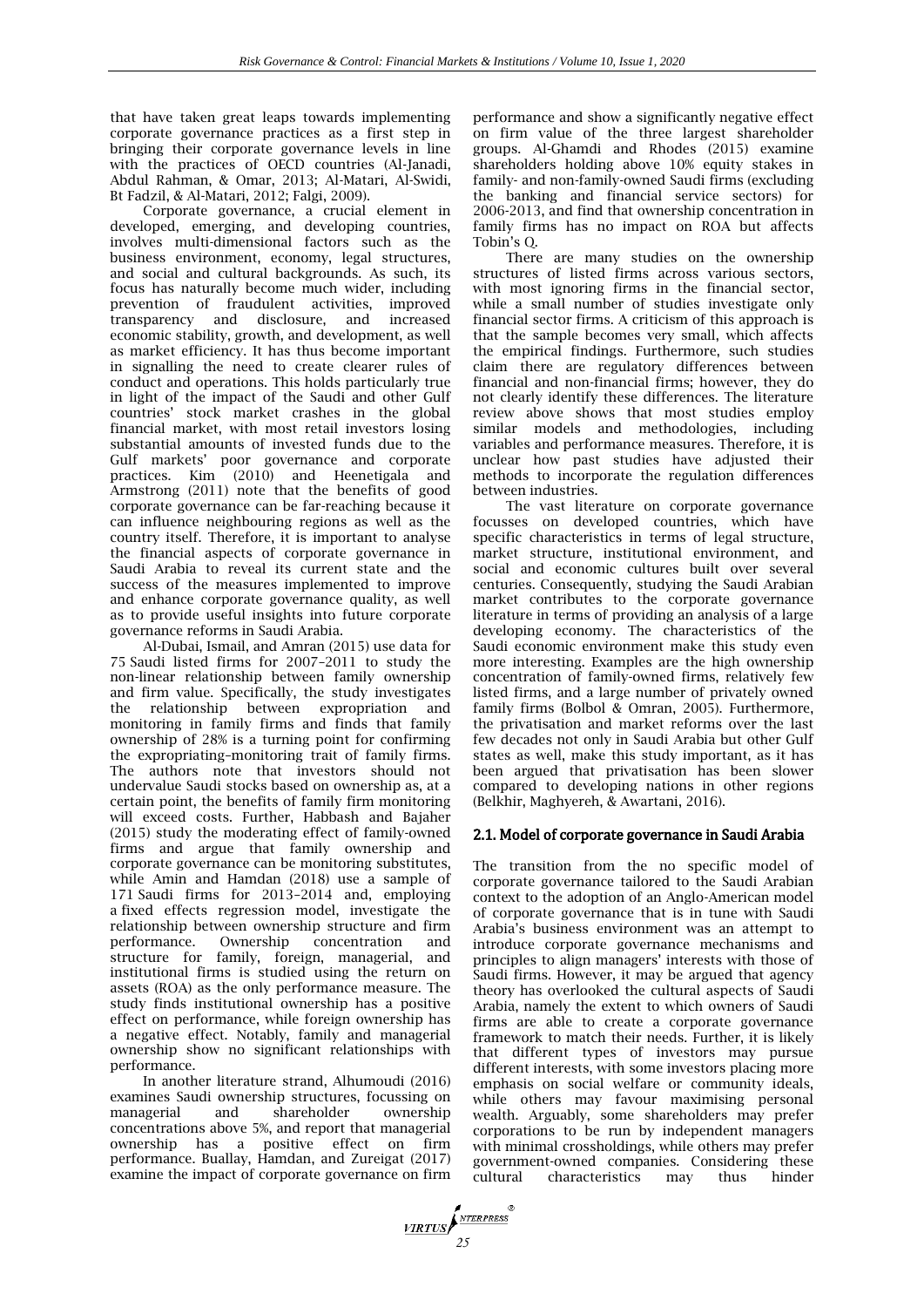development and prevent real changes from taking place. However, based on well-publicised announcements by Saudi policymakers, the intention has been for corporate governance in Saudi Arabia to converge towards international best practices.

Saudi Arabia has strong historical relationships with the UK and the US, from which it has borrowed many business practice regulations and standards, such as accounting practices and standards, auditing standards, and auditor independence (Al-Angari, 2004), and adapted them to the Islamic context (Alghamdi, 2012). Banks and financial institutions are also subject to international accounting standards and companies listed on the SSE are required to follow national accounting standards (NAS) (IFRS, 2017).

## 3. DEVELOPMENT OF CORPORATE GOVERNANCE IN SAUDI ARABIA

It was not until 2005 that serious discussions regarding corporate reforms began when the Saudi Arabian CMA (also abbreviated as SACMA) drew attention to the problems with Saudi companies' performance. These were further highlighted by the stock market crash of 2006, the implications of which became a major concern for investors. Following the crash, a series of measures were implemented as an attempt by policymakers to address structural problems such as weak legal and investor protection, economic uncertainty, government-owned companies, poor company performance, and high ownership concentration, which underline the need for an effective corporate governance framework. Domestic and foreign investors viewed this step as a positive policy move towards developing and enhancing corporate governance in Saudi Arabia. Its benefits include adopting, following, and adhering to international best practices and the corporate governance principles issued by the OECD which, over time, would enhance the international competitiveness of the diversified economy. It is perhaps worth noting that the OECD has recommended adopting rule-based corporate governance (as set by industrialised countries' capital markets) owing to the Saudi stock market's position and its poor corporate discipline and lack of corporate experience. As such, the emphasis has been placed on legal and regulatory control in shaping the development of the corporate governance framework; the legal system has been pivotal by specifying practices and regulations, as has the Saudi constitution, which is based on the Quran and Sunnah and adheres to Islamic Shariah Law (Al-Harkan, 2005).<sup>4</sup> In fact, all aspects of Saudi life are deeply influenced by Islam, which affects business operations, especially through the focus on ethics and belief in human equality (Moustafa, 1985). When Saudi Arabia adopts accounting and auditing standards or corporate governance practices, it alters them to be consistent with Saudi Islamic law (Al-Harkan, 2005).

## 3.1. Company Law and company structure

Company Law (1965) in Saudi Arabia is viewed as one of the most important regulations, as it is one of the first laws to regulate Saudi Arabian firms and was issued by royal decree, which means it applies to all companies. Originally derived from British Company Law, it has been updated to the current situation. However, Al-Ghamdi and Al-Angari (2005) argue that it is still outdated and does not accommodate modern requirements. In addition to Company Law, corporate structure, which must be consistent with this law, plays a key role in determining the legal and organisational systems of Saudi Arabian corporations. Specifically, companies are required to set out a number of regulations in their foundation stage, such as the appointment of the board of directors, termination, and shareholder rights.

## 3.2. Shareholder rights

In Saudi Arabia, Company Law provides for and protects shareholders' rights to their shares. Particularly, the law gives shareholders that own 20 or more shares the right to attend the corporation's annual general meeting (AGM), where company issues are discussed. Shareholders also have the right to discuss and vote on company decisions, look at company archives, and dispose of shares as they will. Article 109 of Saudi Arabia Company Law states that shareholders who own 5% or more of a company's shares have the right to request the companies' settlement authority to inspect the company if they have doubts concerning the board of directors or conduct of external auditors. Since the law protects shareholders' interests, it confers upon them the right to receive profits on their shareholdings, as well as the residual profits upon company dissolution.

## 3.3. Company internal control

In 2000, the SEC approved the recommendations made by the Ministerial Committee created by Royal Decree No. 3151 to study the situation of listed Saudi companies. The Committee focussed on two key issues to improve the Saudi stock market's integrity. First, it highlighted and supported the role of company internal controls and advised and encouraged shareholders to monitor their company's performance. Second, it ensures sufficient information is available in firm financial statements to allow investors and shareholders to appraise a company's performance and value, thereby enabling market participants to protect their investments.

## 3.4. Accounting and auditing standards

To enhance corporate governance in Saudi Arabia, the National Accounting and Auditing Standards (NAAS) were issued by policymakers in 1986. These were derived from the US standards and had to be followed by listed Saudi firms, except for those in the banking and financial sectors, which follow international accounting standards (IFRS, 2017).

 <sup>4</sup> The teachings of prophet Muhammad (peace be upon him).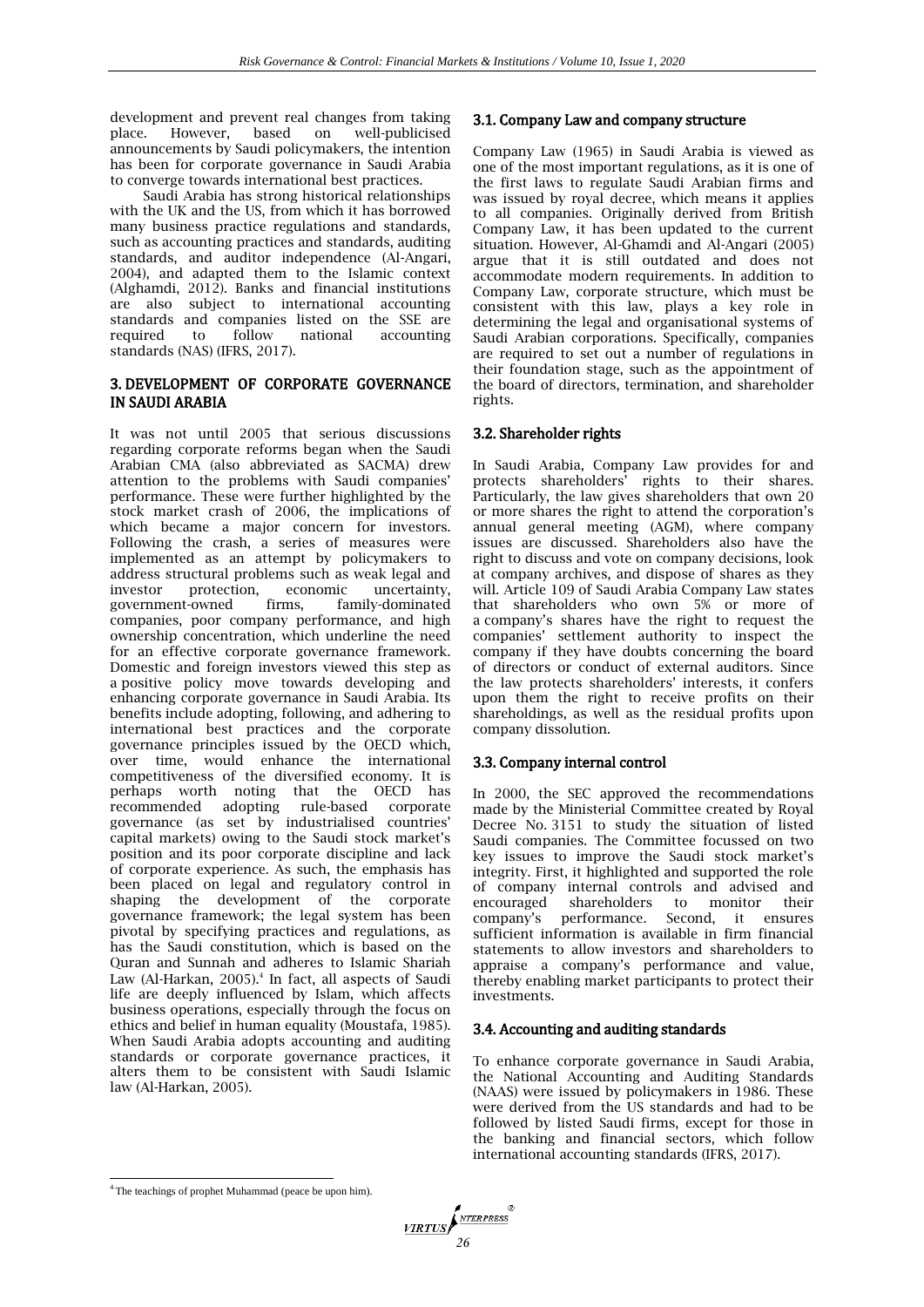The question to be addressed is whether policymakers in Saudi Arabia 1986 had other reasons (besides corporate governance) to issue the NAAS. The first main reasons are zakat and tax. The accounting reports in the standards calculate tax profit and zakat or produce information that helps the national planner prepare national data. This data aids in planning and decision-making at the national level, despite the adoption of economic reform programs, which include liberalization of family firms and opening them up to the public by initial public offerings (IPO) and increasing the number of companies. Second, investors and other users of financial statements are satisfied with national standards and financial statements, while it is difficult for users to switch to reading financial statements prepared with accounting methods other than those they are accustomed to, such as international accounting and auditing standards. This is especially the case because the accounting knowledge of financial statement users in Saudi Arabia is considered too weak to understand financial reporting produced using different accounting standards. Third, one set of standards for all firms makes it easy to understand financial reporting. Finally, applying Saudi Accounting and Auditing Standards lies within the framework of unifying the accounting terms and concepts used in preparing financial statements. This helps prevent fraud and manipulation that may occur from the use of different terminologies and helps control the work of companies and prevent them from evading payment of zakat or tax.

Since 1992, the Saudi Organisation for Certified Public Accountants (SOCPA) has been responsible for developing and reviewing accounting and auditing standards. More recently, SOCPA attempted to merge the Saudi national standards with IFRS; as a result, banks and financial institutions have started to apply IFRS. This was considered the beginning of Saudi stock market reform and making disclosure more uniform, which enabled investors to more easily compare and evaluate published financial statements and other information. To date, the NAS have played a key role in developing disclosure and financial transaction treatment. They consist of 21 standards relating to issues such as disclosure requirements, inventory standards, and revenue standards. The NAS also played a key role in increasing the external auditor competence and

enhancing audit quality through 16 standards often associated with auditor competence, audit plans, independence, and audit reports. These standards represent the early development of corporate governance in Saudi Arabia through their impact on listed firms.

## 3.5. Capital Market Law

Capital Market Law, which regulates the conduct of market participants while also protecting investors' interests, was issued in 2003 by Royal Decree No. M/30 dated 2/6/1424H (July 31, 2003) to help sustain growth and attract new investors by protecting the stock market. For example, the law requires strict disclosure and has made any market abuse by way of manipulation and insider trading illegal, thereby ensuring fair stock market dealings, efficiency, and investor confidence in the Saudi stock market. Saudi Arabia's Capital Market Law consists of 10 chapters and 67 articles and led to the creation of the SACMA, which has full authority and power over all capital market activity, including the Saudi stock market and all listed firms, and the right to issue new rules to regulate the stock market activity. Capital Market Law also led to the improvement in and development of corporate governance to create the stock exchange as we know it today. Furthermore, this law led to the creation of a securities deposit centre, a securities settlement committee, and an appeals committee to ensure the Saudi stock market's efficient functioning.

## 3.6. Corporate Governance Code

Despite past rules and regulations, corporate governance mechanisms in Saudi Arabia were minor and largely ignored until 2005. In 2005, the SACMA drew attention to problems in company performance as a result of the 2006 stock market crash, thereby highlighting significant weaknesses in financial reporting, transparency, and disclosure and a lack of accountability (SOCPA, 2007). On February 25, 2006, the market closed at a historic high of 20,634.86; the collapse began the next day. By the end of 2006, the main stock market index, the SSE, had lost about 65% of its value and market capitalization had fallen by half to \$ 326.9 billion (Figure 1).



*27RTUS* 

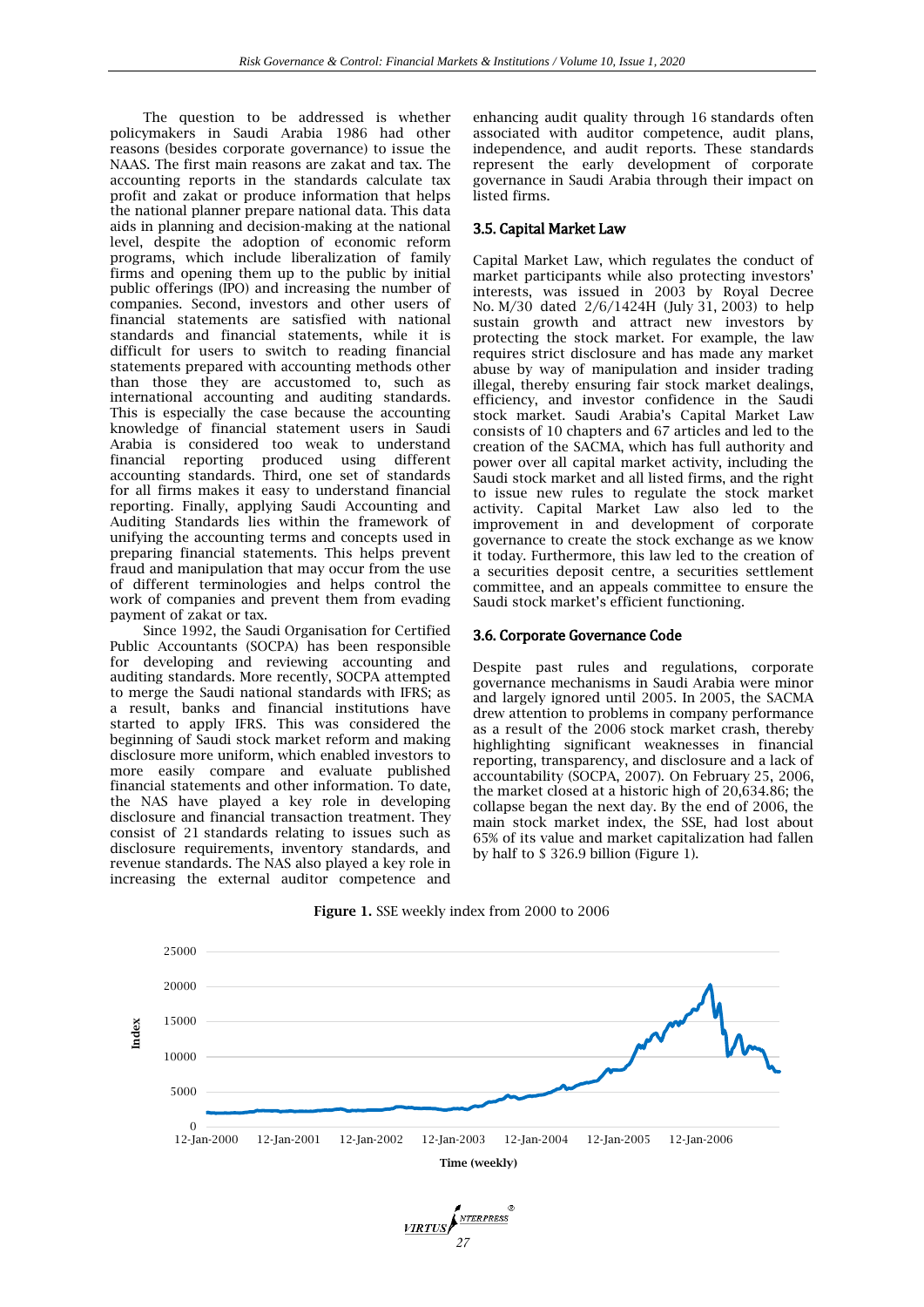Figure 2 shows that the SSE index decreased from 20,634.86 on February 25, 2006, to 7933.29 by the end of 2006. Prior to 2006, corporate governance mechanisms in Saudi Arabia included key rules, regulations, and standards for shareholder rights, board composition, disclosure, and transparency for listed companies, all originating from various sources. The key laws underlying corporate governance and its legal framework can be divided into three groups — Company Law, SOCPA, and CMA — all aiming to tackle and develop corporate governance by ensuring best practices, compliance, and protection of shareholder and stakeholder rights while maintaining market integrity and confidence. One criticism directed at these arrangements was that they lacked an overall or central corporate governance framework for listed firms.





#### **Time (daily)**

It was only after the 2006 stock market crash that corporate governance began to receive wide support from the Saudi government, with SACMA issuing a Corporate Governance Code titled 'Corporate Governance Regulations in the Kingdom of Saudi Arabia' in 2006, which was amended in 2009, and applies to all companies listed on the SSE on a comply and explain basis. The code stipulates that corporate governance information should be disclosed by all traded companies. Initially, the code mostly served to provide guidelines to listed companies but, since 2010, it has become mandatory. It consists of 19 articles and is divided into five sections that cover the five main OECD principles. Part 1 (Articles 1-2) presents preliminary provisions and defines the terms and expressions that relate to the regulation. Part 2 (Articles 3-7) is about shareholder rights and the general assembly, specifically allowing shareholders to exercise their rights, including rights to general meetings, voting rights, and rights to dividends, and have access to information. Part 3 (Articles 8-9) relates to policies and procedures regarding disclosure and transparency and, in particular, board of director reports. Part 4 (Articles 10-18) refers to the role and functions of the board of directors.<sup>5</sup> Part 5 (Article 19) includes closing provisions and effective enforcement dates upon their publication (CMA, 2006; Hussainey & Al-Nodel, 2008). In 2009, the CMA stated that 96% of all firms listed on the Saudi stock market had complied with

the Corporate Governance Code ("Market Authority", 2011). Although the World Bank's analysis differed from the CMA's statistics, it agreed that Saudi Arabia was attempting to replicate international best practices and that the CMA was still in its infancy stage (Berg & Di Benedetta, 2009). In 2012, the Saudi Arabian Monetary Agency (SAMA) issued the 'Principles of Corporate Governance for Banks Operating in Saudi Arabia'. This code relates more specifically to listed banks and financial institutions and consists of six key principles: board member qualifications, board composition and appointment, board responsibilities, board committees, shareholder rights, and disclosure and transparency.

## 3.7. Duplication between Company Law and the Corporate Governance Code

There are some similarities between Saudi Arabia's Corporate Governance Code and the Saudi Arabia Company Law, the latter being based on French law (Koraytem, 2000, p. 65). Company Law was initiated by the Ministry of Commerce and Industry, whereas the code of corporate governance was issued by the CMA. Company Law consists of 12 chapters with 227 compulsory articles and affects all companies in Saudi Arabia, including limited liability companies, joint liability companies, limited partnerships, professional companies, and joint stock companies (Company Law, 1965, Art. 2 and 5-10). As previously noted, the CMA is responsible for the SSE and its listed firms. The CMA is a semi-governmental body in charge of Saudi corporate governance regulations,

<sup>&</sup>lt;sup>5</sup> This includes its formation, meetings, board committees, audit committees, nomination and remunerations committee, indemnification of board members, and conflicts of interest within the board.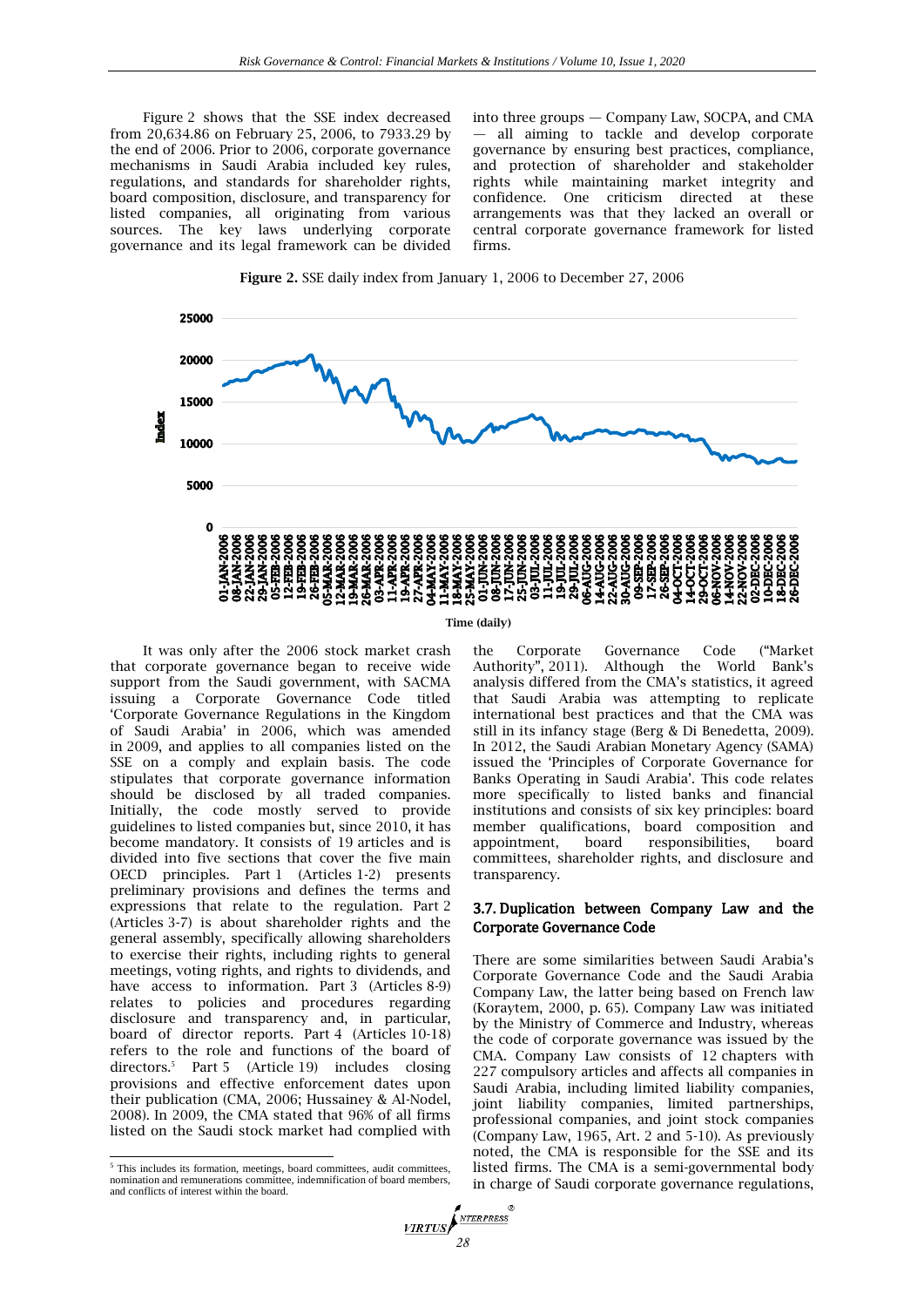although a dual system of corporate governance exists for listed firms, stemming from the CMA and the Ministry of Commerce and Industry, which implemented the Company Law. However, it is worth noting that, according to policymakers, the CMA is the more advanced body, being well placed to encourage and implement corporate governance mechanisms. This is because Company Law is being reviewed by the Consultative Council, that is, the Saudi legislative body. Additionally, Company Law is viewed as a point of reference for the Ministry of Commerce and Industry, with some corporate governance provisions included within Company Law but without specific articles relating to corporate governance. Currently, the legislative body is looking to reform and update Saudi Company Law to align it with recent developments.

## 4. EXTERNAL INSTITUTIONS SHAPING SAUDI ARABIA'S CORPORATE GOVERNANCE FRAMEWORK

The main external framework for corporate governance in Saudi Arabia includes the SAMA and Ministry for Commerce and Industry. SAMA is Saudi Arabia's central bank, established in 1952 to create the Saudi currency and develop and reform the financial market. Currently, the main function of SAMA includes banking for the government, management of monetary policy, maintaining stable prices and exchange rates, promoting financial system growth and soundness, and supervising commercial banks and financial institutions, including insurance companies. SAMA was first responsible for operating and regulating the Saudi stock market.<sup>6</sup> In 1984, SAMA, along with the Ministry of Finance and National Economy and the Ministry of Commerce, formed a Ministerial Committee to regulate and develop the Saudi stock market.<sup>7</sup> As a result, the Saudi Share Registration Company (SSRC) was established by royal decree; it is run by local banks and supervised by SAMA. Part of SAMA's role is to support settlement operations, and transfers and registration of property are automatically implemented. Overall, this was the beginning of an era moving towards automated electronic stock market trading processes.

## 4.1. Ministry of Commerce and Industry

The Ministry of Commerce and the Ministry of Industry merged to form the Ministry of Commerce and Industry with the authority to monitor Saudi companies, including limited liability companies, joint liability companies, limited partnerships, professional companies, and joint stock companies.<sup>8</sup> Although the main functions of the Ministry of Commerce and Industry are to regulate, supervise, and register Saudi companies and ensure their compliance with regulations, it also plays a key role in corporate governance as it certifies the companies to be listed and ensures their company policies are in line with Company Law and good corporate

 $\overline{\phantom{a}}$ 

governance practices with respect to shareholder rights (Company Law, 1965, Art. 83). Once firms are listed on the SSE, they are further regulated by the  $CMA.<sup>9</sup>$ 

## 4.2. Role of the Capital Market Authority

The CMA began as an unofficial organization, which means it operated under its own rules and an informal broker-based system from the 1950s; it was not until the 1980s that the Saudi government began its basic regulation. The Capital Market Law was first enacted in 2003 to regulate the CMA regarding its responsibilities towards the stock exchange and investors and in 2004, it officially became the independent main regulatory body of the Saudi capital market for the SSE and all listed firms. The CMA has direct links to the Prime Minister and reports directly to the King; it also has executive legislative powers to adopt and pass regulations to maintain market confidence.<sup>10</sup> The main role of the CMA is to regulate and help develop the Saudi stock market and thus, listed firms. As such, the CMA establishes rules and regulations to increase<br>investment and enhance transparency and investment and enhance transparency and disclosure, and also to protect investors and stock market participants from illegal market activities (CMA, n.d.a). Therefore, the CMA is considered the most important external institution shaping corporate governance in Saudi Arabia. Despite being a semi-governmental organisation with administrative autonomy, its role and responsibilities have far-reaching legal and financial implications.

The CMA is governed by a board of five highly qualified permanent members appointed by the Prime Minister, each serving a 5-year term that is subject to only one renewal. $11$  Recently, it has become easier and quicker for the CMA board to enact statutory regulations, provided it is within the remit of the Capital Market Law, which allows it to pass new articles without review by the Kingdom of Saudi Arabia's Council of Ministers (KSA-CM) or the Consultative Council as legislative bodies (Capital Market Law, 2003, Art. 5 B). One of the most important regulations issued by the CMA is the Corporate Governance Code of 2006, for which it was mandated all powers over the Saudi capital market. As such, the key CMA objectives, apart from regulating and developing the Saudi stock market, are to improve disclosure, increase transparency, ensure fair trading activity, and make changes to the stock exchange and listed Saudi firms' requirements as and when necessary.<sup>12</sup> For this purpose, the CMA has an internal department (the General Department of Corporate Governance) responsible for improving

<sup>6</sup> www.sama.gov.sa

<sup>7</sup> www.tadawul.com

<sup>&</sup>lt;sup>8</sup> In May 2016, the name of the Ministry of Commerce and Industry was changed to the Ministry of Commerce and Investment.

 <sup>9</sup>The Ministry of Commerce and Industry has an indirect supervisory role for various other bodies such as the CMA, Tadawul, and SOCPA. A key department of the Ministry is the Department of General Companies, which is responsible for examining and amending the articles of association for newly<br>established firms (Company Law, 1965, Art. 49).<br><sup>10</sup> The CMA has full authority to accomplish its role and responsibilities<br>Capital Market Law, 2

 $Ministers.$ 

The CMA board Chairman and Deputy Chairman are nominated, with salaries predetermined by royal order (Capital Market Law, 2003, Art. 7 A and  $\overline{7}$  B)

<sup>&</sup>lt;sup>12</sup> At the same time, it is also responsible for and in charge of issuing regulations, instructions, and ensuring these are implemented and followed (Capital Market Law, 2003, Art. 5 A).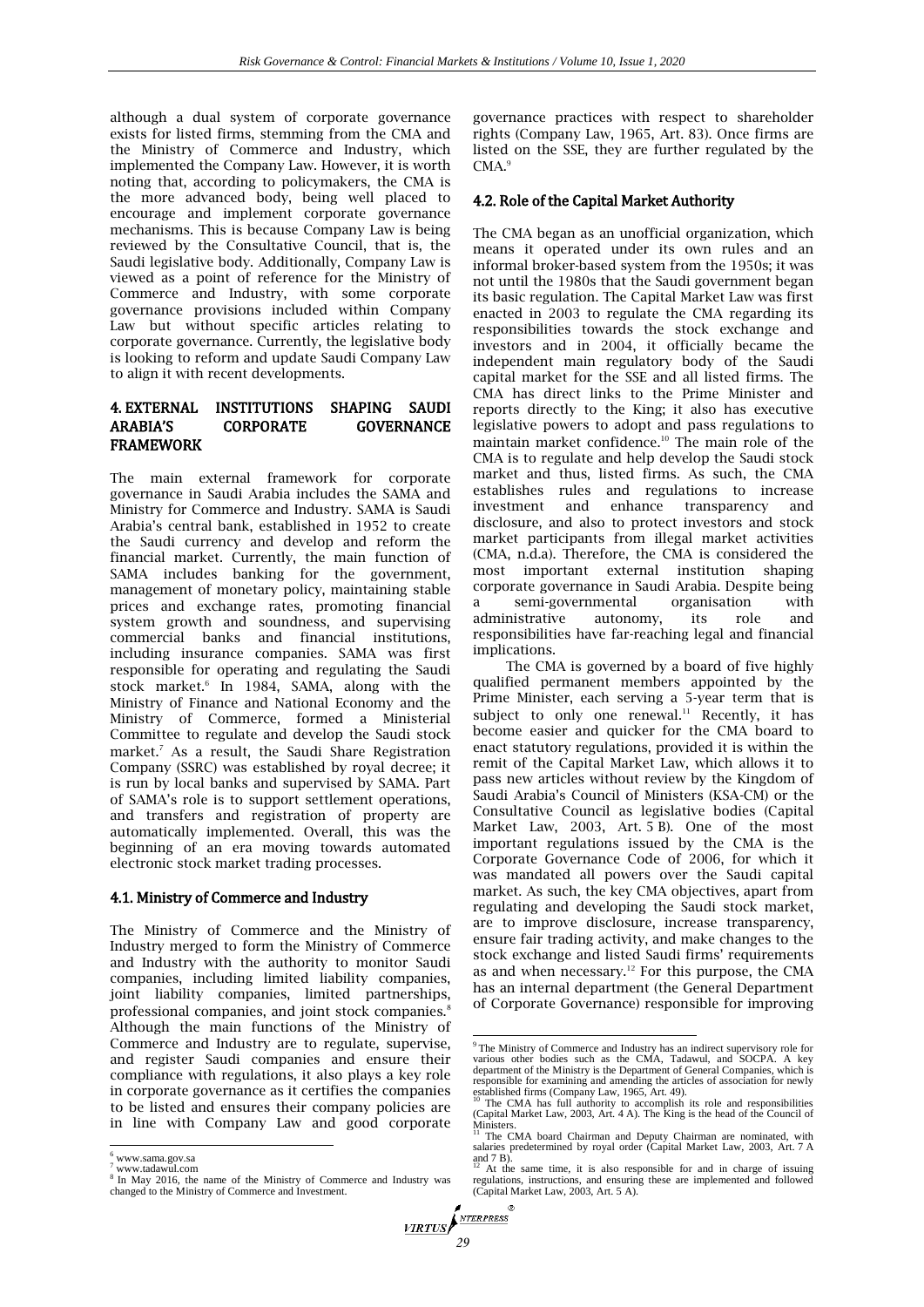and implementing corporate governance systems (CMA, n.d.b) and for liaising with the various local and international institutions regarding corporate governance issues that can benefit listed Saudi firms and the stock market. Within its available means, the CMA has worked with struggling brokerage firms to achieve a more effective stock market. Following the stock market crash of 2006 and the subsequent recovery, one of the key corporate governance changes implemented by the CMA was regulation of financial statements and the work of mediators in the stock market in terms of market transparency, which resulted in increased stock trading volume and investor confidence owing to guarantees related to shareholder rights.

Since its inception, the CMA has contributed significantly to shaping corporate governance practices in Saudi Arabia. Before 2000, firms were not required to publish financial statements; as a result, trading was largely conducted without technical analysis of firms, where the majority of retail investors were first-time traders who were easily manipulated into investing in stocks that incurred large losses in the stock market crash of 2006. To prevent this type of conduct, the CMA introduced the Corporate Governance Code and regulations to prevent fraud and deception, as well as increase transparency and disclosure. Another important CMA reform was the opening of the stock market to foreign investors in June 2015, with the scope of creating a globally recognised and valued stock exchange on par with the US, the UK, and other leading stock exchanges.

## 4.3. Committees for the resolution of securities disputes

The judicial system in Saudi Arabia is divided into: 1) the Sharia court system; 2) the board of grievance, and 3) quasi-judicial committees. The latter have a loose structure because they comprise a wide range of governmental and semi-governmental bodies. For instance, the Committees for the Resolution of Securities Disputes (CRSD) is a quasi-judicial financial commission, whose fundamental role is to protect shareholders, investors of listed firms, and the stock market; maintain market confidence; implement regulations; and resolve any disputes that may arise based on Capital Market Law. The CRSD considers various corporate sector law cases, such as insider trading and conflicts of interest and also contributes to advancing corporate governance practice, since this cannot occur without judicial system support.

## 4.4. Appeal Committee for the Resolution of Securities Conflict

The Appeal Committee for the Resolution of Securities Conflicts has three members, nominated by the KSA-CM by royal decree. They have three-year terms, which are subject to renewal. Members are often representatives of the Ministry of Finance, Ministry of Commerce and Industry, and the Bureau of Experts at the Council of Ministers (Capital Market Law, 2003, Art. 25 G). Defendants have the right to appeal to this body within 30 days of the

final CRSD verdict. The Appeal Committee for the Resolution of Securities Conflicts has the final verdict since it has the power to uphold or overturn CRSD judgements (CMA, 2011, Art. 39). By allowing listed firms and stock market participants to appeal decisions made by the CRSD, this committee represents an additional layer of corporate governance that benefits the functioning of the stock market.

## 5. ROLE OF THE ACCOUNTING AND AUDITING PROFESSION AND THE SAUDI ORGANISATION FOR CERTIFIED PUBLIC ACCOUNTANTS

The Saudi Ministry of Finance founded the first accounting and auditing company in 1957 and granted seven licenses for accounting and auditing firms, of which six were foreign and one Saudi. Al-Angari (2004) notes that the accounting and auditing profession in Saudi Arabia lacked specialised knowledge, education, and training, with very few highly skilled and qualified accountants and auditors, which explains the strong presence of foreign accountancy firms. This is because the accounting and auditing profession plays a key role in developing the corporate governance framework in Saudi Arabia as a mechanism for the development and growth of the stock market and economy.

The issues in Saudi accounting and auditing practices arise due to Company Law, which does not include adequate accounting and auditing standards, thus failing to uphold legal clauses for the accounting and auditing profession (Al-Amari, 1989). Therefore, it has been argued that Company Law is a determinant of the weak status of the accounting and auditing profession in Saudi Arabia; this has led to poor corporate governance in terms of weak disclosure and transparency and had a negative effect on the SSE. However, in support of Saudi Company Law, it does require licensed accounting and auditing firms to disclose information such as reputation and members' experience, nationality, and residence. Additionally, Company Law requires firms to submit a financial report to a public chartered accountant and audit firm.<sup>13</sup> To develop the Saudi audit and accounting systems, in 2003, SOCPA created a committee to evaluate the internal audit committees of listed firms.

The 2006 Saudi stock market crash was partly blamed on the accounting and auditing profession, as professionals were widely considered as failing in their auditing of Saudi firms (Al-Muneef, 2006). The attempts to improve standards in this profession go back to 1992, when SOCPA was created. SOCPA is supervised by the Ministry of Commerce and Industry and is responsible for the development, promotion, and enhancement of auditing and accounting standards and principles. It has thus made recommendations to the boards of listed Saudi firms regarding the non-transparent functions of audit committees and the shortage of satisfactory control functions. It has also suggested that development committees, such as nomination and remuneration committees or risk and audit committees, should be implemented on all firm

<sup>&</sup>lt;sup>13</sup> The chartered company has the right to access firm records, demand further information and explanations, and access firm assets and liabilities (Company Law, 1965, Art. 130).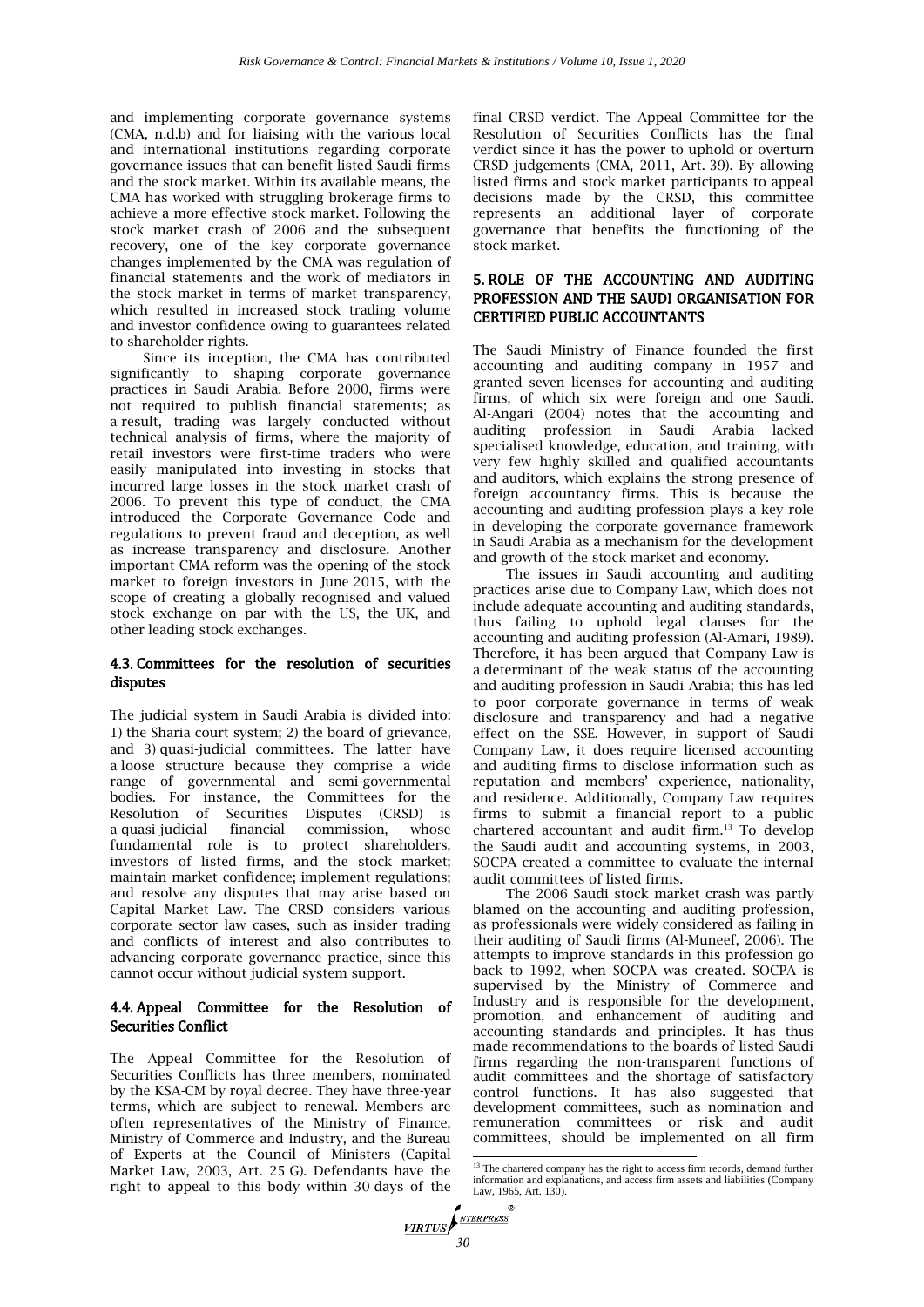boards. SOCPA notes that many audit committee members of listed firms do not possess the correct accounting or auditing qualifications; coupled with a lack of professionalism, this could have a negative impact on stock market stakeholders and shareholders, as evidenced by the stock market crash of 2006 (SOCPA, 2007).

Recent SOCPA standards draw on both UK and the US experiences and are in line with the best international standards and practice. This has given investors not only the confidence to invest in the Saudi stock market, but also played an important role in the stock market recovery following the 2006 crash. Additionally, SOCPA had a positive impact on firms, particularly in their efforts to achieve growth and, in turn, on the performance of their stocks. This is because, through SOCPA administrative controls and regulations, shareholder equity enabled many firms to avoid bankruptcy caused by losses originating from the stock market crash. In 2015, SOCPA clarified its role in enhancing the financial strength of the Saudi economy, serving its institutions, and providing adequate information. This helps managers and their clients make informed decisions, which ensures continuous good performance and helps achieve their objectives. However, to maintain confidence in the stock market, it ultimately protects the stock market, the rights of shareholders, and the rights of clients. Further, SOCPA helps both the SAMA and CMA in their development and review of accounting standards for listed companies and assists them in decision making on dealings of listed firms. That is, SOCPA acts as an additional tool for the CMA and SAMA while also providing professional services to ensure shareholder rights and the continuing development of the Saudi stock market in line with international accounting standards.

NAAS are based on the US standards and were first issued in 1986. The subsequent developments in these standards laid the foundation for the development of corporate governance in Saudi Arabia. Most listed Saudi firms are required to comply with these standards; although the banking and financial sectors are exempt from these but required to follow IFRS (2017), the standards have a decided impact on listed firms. SOCPA has been responsible for developing and reviewing accounting and auditing standards since 1992. The importance afforded to the NAAS resulted in their playing a crucial role in the development of financial information and the treatment of financial transactions. They include 21 standards for accounting firms and 16 for auditing firms. The 21 accounting standards, as outlined by SOCPA (2017), cover: 1) presentation and public disclosure; 2) foreign currency; 3) commodity inventory; 4) disclosure of transactions with related parties; 5) revenue; 6) administrative and marketing expenses; 7) research and development costs; 8) consolidation of financial statements; 9) investment in securities; 10) initial financial reporting; 11) zakat and income tax; 12) fixed assets; 13) accounting standards for leasing; 14) sectoral reports; 15) accounting standards for investments; 16) intangible assets; 17) accounting standards on government grants; 18) impairment accounting for non-current assets; 19) earnings per share criterion; 20) construction contracts and service; and 21) accounting standards for enterprise assembly operations.

The 16 standards applied to the auditing profession, as stipulated by SOCPA (2015), are:<br>1) adequate professional qualification; 1) adequate professional qualification;<br>2) impartiality, objectivity, and independence; objectivity, and independence; 3) professional care; 4) planning; 5) control and documentation; 6) audit evidence; 7) reports;  $6)$  audit evidence; 7) reports; 8) auditing in computer facilities; 9) special reports; 10) audit risk and relative importance; 11) internal audit for the purpose of reviewing financial statements; 12) examination of initial financial reports; 13) samples for review purposes; 14) future financial statements; 15) auditor responsibility for fraud when reviewing financial statements; and 16) confirmation of auditor competence.

## 6. NATIONAL ANTI-CORRUPTION COMMISSION

In Saudi Arabia, stock market corruption is considered to occur when firms or individuals do not adhere to or follow Capital Market Law or other regulations, such as corporate governance codes, or when they do not explain why they have breached or have not conformed to a specific regulation. Since the development of corporate governance in Saudi Arabia, there have been substantial improvements in reducing the corruption level in the stock market. Saudi regulators have only recently paid attention to getting a firm grasp on corruption as a result of the various corrupt activities by corporations and individuals and in light of the policymakers' focus on attracting international investors for Saudi stocks.<sup>14</sup> Consequently, the NAC was created in 2011 by royal decree to encourage good corporate governance, with the explicit roles of eradicating corruption, protecting integrity in business dealings, and assisting other semi-governmental organisations.<sup>15</sup> NAC reports to Tadawul, CMA, and SAMA and is also empowered to access the bank accounts of suspected managers through SAMA. It has the right to full disclosure, to collate data on the stock market, analyse and monitor companies, and proactively protect shareholder rights and the stock market's integrity. It also investigates weak areas in the Capital Market Law that may lead to corruption and works with agencies such as the SOCPA and CMA to monitor stock market manipulations and those firms and participants that do not uphold the fairness and integrity of the market. It is widely considered that the presence of NAC is a deterrent to those that do not follow the Saudi stock market regulations and thus gives investors confidence.

## 7. KEY REFORMS IN SAUDI ARABIA

The boom in oil prices in the 1970s and the subsequent increase in oil revenue led to the Saudi government's more central role in the economy. Oil revenue, along with government fiscal expenditure, were key determinants of the Saudi economy's economic development and growth, although the subsequent fall in oil prices in the 1980s prompted the government to promote economic liberalisation and become a member of the World Trade Organisation (WTO). At the same time, the government reduced its involvement in the economy

 $\frac{1}{14}$  Corruption can include anything from fraud and bribery to favouritism (Al-Bushra, 2007). Moreover, conflicts of interest and insider trading can be

viewed as corrupt activities.<br><sup>15</sup> The NAC is associated directly with the King, and even state-owned firms<br>are subject to the corruption commission according to Royal Decree, No. 165,<br>dated May 2, 2011, and NAC Law 2011,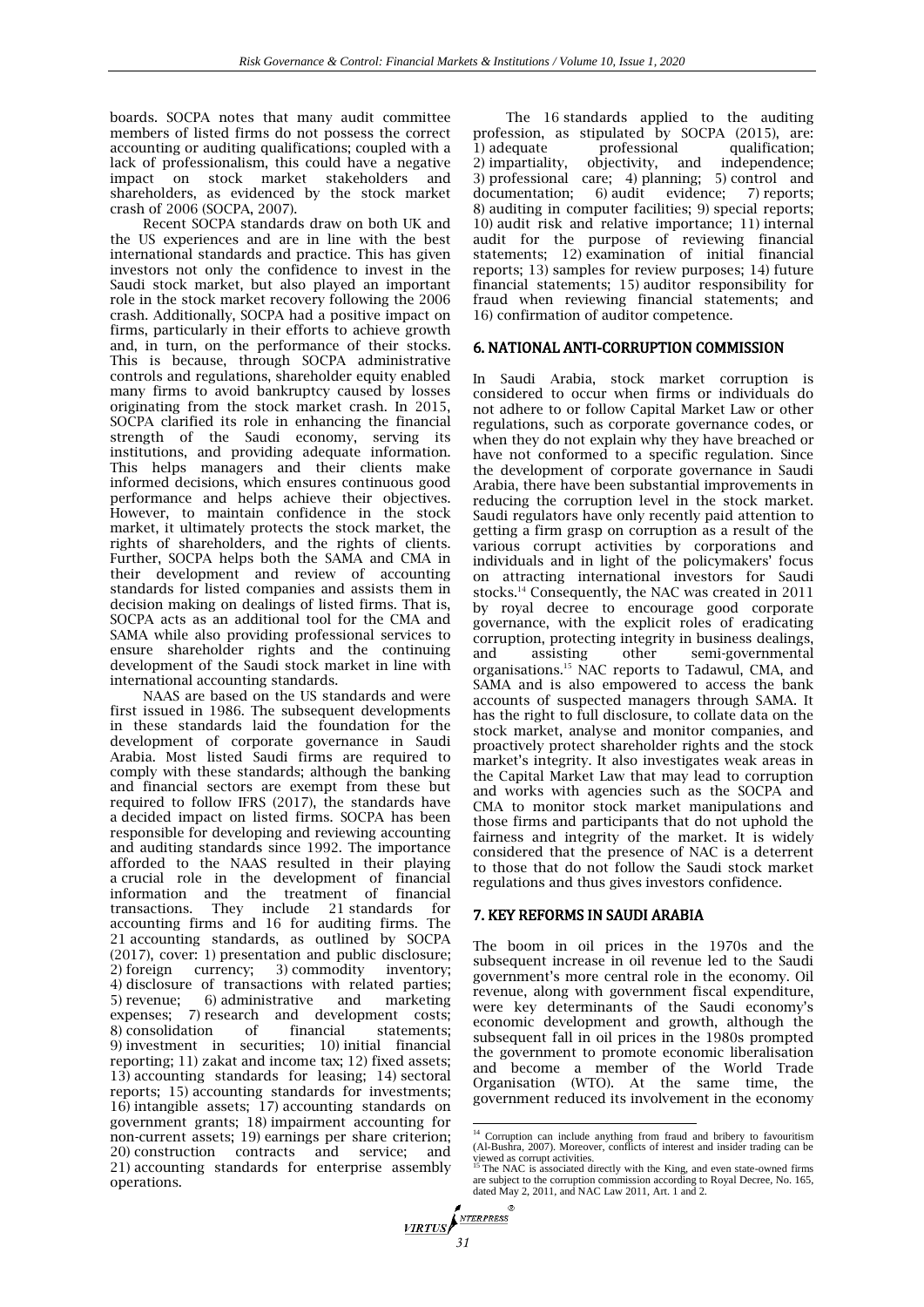by reducing subsidies and the privatisation of state-owned enterprises. However, Saudi reforms were very slow, with piecemeal implementation (KSA-CM, 1997; IMF, 2001; Malik, 1999). Most of them took place after 2000; particularly those after 2003 occurred when increased oil prices occurred when increased oil substantially increased oil revenue. Real gross domestic product (GDP) growth in 2003 was 7.2% and was projected to be even higher in 2004 (IMF, 2005); it was within this period that reforms were most rapid. WTO membership also contributed to the pace of the reform, since it involved greater transparency in trade, the economic environment, and non-resident businesses, all of which were facilitated at the time. Further, WTO membership required reforms that led to the formation of various bodies and administrative structures. For example, the SEC was created in August 1999 to evaluate economic, industrial, agricultural, and labour policies and their effectiveness. Other organisations were created to cover economic policy and the rapid reform agenda; the Supreme Council for Petroleum and Minerals Affairs (SCPM) was created in January 2000 to develop policies on the exploitation of hydrocarbon resources.<sup>16</sup> Its main objective was to attract international investments, starting with natural gas. The Supreme Commission for Tourism (SCT) was established in April 2000 to foster tourism and encourage international investments in tourism, they aim to attract tourism other than that of Muslim pilgrims to holy sites. SAGIA was established in April 2000 to promote a pro-business environment and explore investment opportunities in the energy, transportation, and knowledge-based industries. It also promoted foreign investment and served the business community as a 'one-stop shop' for licences, permits, and other business administrative procedures.<sup>17</sup> As a requirement of its WTO membership, Saudi Arabia reduced import tariffs on agricultural and industrial products for its main trading partner, the European Union (EU) in August 2003 (ICTSD, 2003); the service sector was opened to the EU in areas such as banking, insurance, telecommunications, and construction. At the same time, the US imposed more demands than the EU regarding fuel discounts, intellectual property rights, and financial sector reforms. However, once the US and Saudi Arabia finalised a trade agreement, most of the obstacles that prevented Saudi Arabia from joining the WTO were resolved. Although some critical issues remain, such as giving certain merchants exclusive rights to act as agents of foreign firms, which only serves to restrict competition, the WTO membership allowed Saudi Arabia to expand its markets and improve production efficiency.

## 7.1. Privatisation

As previously mentioned, the Saudi government commenced its programme of privatisation for state-owned companies in 2000. In 2001, the SEC was made responsible for supervising the privatisation programme, including which firms to

be privatised, and developed strategic plans, a timetable, and monitored and implemented these initiatives. In August 2001, the SEC created the privatisation committee to take control of the process, with members from relevant ministries and economic bodies (KSA-SEC, 2001). In June 2002, the SEC accepted the privatisation strategy of the privatisation committee and, in November 2002, the KSA-CM approved the list of public utilities and activities targeted for privatisation (KSA-MC, 2002). The privatisation process focussed on strategy, a regulatory framework for the privatised sectors, regulatory agencies, systematic methods for setting tariffs for services that were previously subsidised, and procedures for restructuring public enterprises before privatisation. It also brought in strategic partners, particularly for large privatisation projects; helped foster the right business environment for privatisation; and ensured that capital markets functioned properly.

## 7.2. Foreign investment

Prior to April 2000, foreign investment in Saudi Arabia was only allowed if it satisfied specific conditions: 1) it targeted development projects; 2) it included a transfer of technology; and 3) projects included a Saudi partner with a minimum 25% share.<sup>18</sup> Many licence applications took considerable time to process unless, of course, the partner was the government. SAGIA was required to process<br>investment decisions within 30 days Refore investment decisions within 30 days. April 2000, foreign firms and investors, except for Gulf Cooperation Council (GCC) citizens, were not permitted to own land or participate in internal trade and distribution activities. However, this changed in June 2000, when the KSA-CM endorsed a new law that would allow SAGIA to facilitate foreign investment by speeding up the decision process, which also reduced the bureaucracy level (SAGIA, 2000). As a result, foreign owners were allowed 100% ownership, except in certain sectors, and domestic and foreign-owned firms faced the same treatment. This means that foreign firms could access cheaper loans from the Saudi Industrial Development Fund (SIDF) on the same terms as Saudi firms: that is, as much as 50% of the investment. Foreign firms could also own land for licensed activities, to house employees, and sponsor and employ non-Saudis.<sup>19</sup> Further, the KSA-CM established the Real Estate Law or 'The System of Real Estate Ownership and Investment of Non-Saudis' as a corollary to the Foreign Direct Investment Law, which allows non-Saudis to own property for their private residences (KSA-CM, 2000a). The reform also targeted Saudi nationals holding funds outside of Saudi Arabia by inviting them to invest in Saudi Arabia instead.<sup>20</sup>

## 7.3. Tax reform

The measures designed to reform Saudi Arabia's tax system were intended to make Saudi Arabia attractive for both domestic and foreign investors. This was a necessary policy response because, prior to 2000, the level of corporation tax applied to

<sup>&</sup>lt;sup>16</sup> In May 2015, King Salman established The Supreme Council of the Saudi

Arabian Oil Company (Saudi Aramco) to replace the SCPM, which is led by<br>the Crown Prince Mohammad bin Salman.<br><sup>17</sup> SAGIA works closely with the SEC, and SCT is a mediator between<br>investors and the government (SAMIRAD, n.d.

<sup>18</sup> The Foreign Capital Investment Committee demanded a 51% equity stake

for Saudis.<br><sup>19</sup> Previously, the Saudi partner was required to hold the land.<br><sup>20</sup> It is estimated that at least United States Dollars (USD) 650 billion are held outside Saudi Arabia.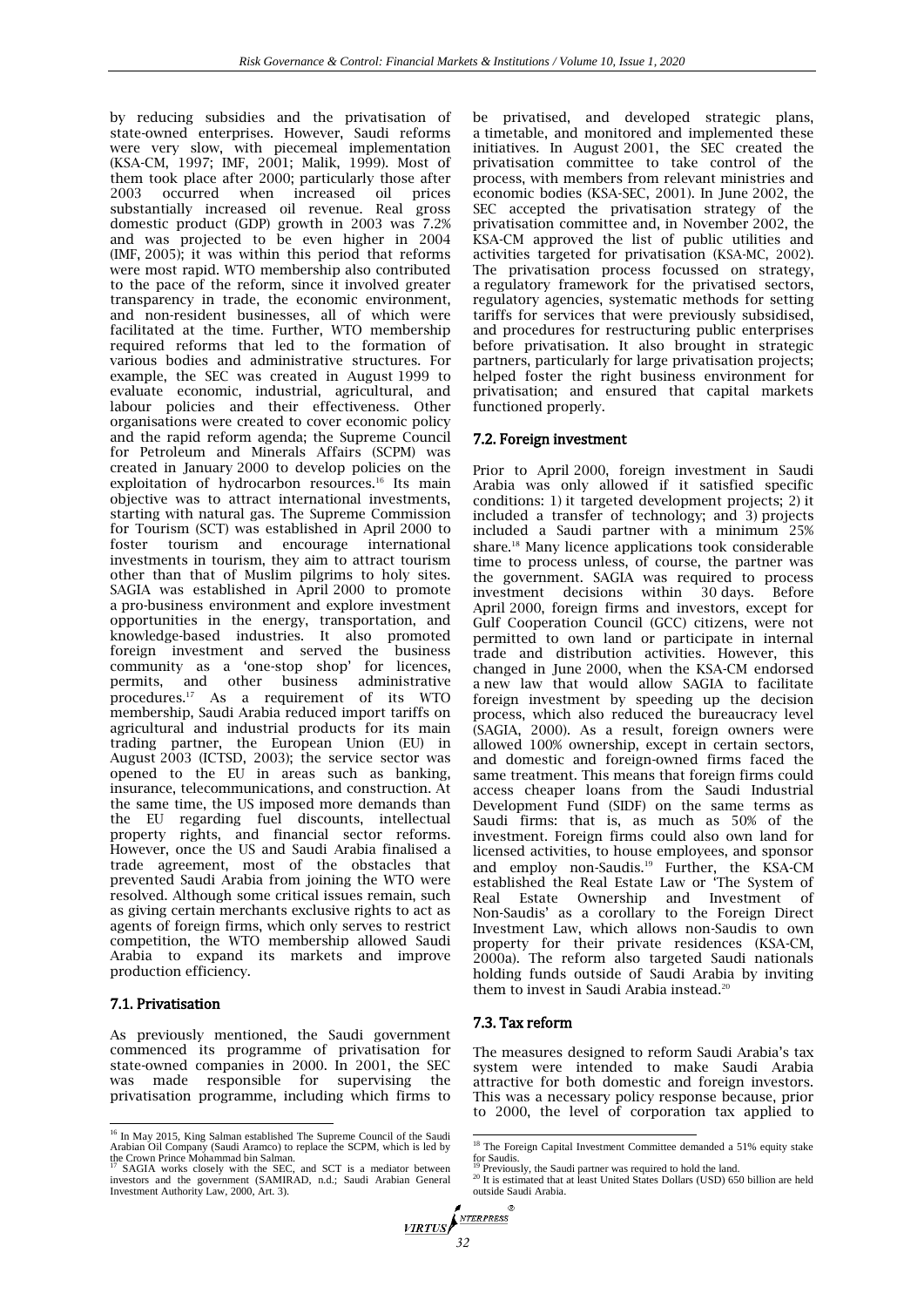foreign firms  $-$  as high as  $45\%$   $-$  was a hindrance to foreign investments, while it was considerably lower in other GCC countries. At the same time, the corporation tax for Saudi firms was a mere 2.5% in zakat. To reduce this imbalance, with the introduction of the new Corporate Tax Law (KSA-CM, 2004a) in 2000, policymakers reduced the corporation tax applied to foreign firms to 30% and further to 20% in July 2004. However, taxation was higher in the hydrocarbon sector. For instance, both the oil and hydrocarbon production tax rates were set at 85%, while the rate was 30% for the natural gas sector. However, it is still considered too high in comparison to other GCC states, such as Bahrain and the United Arab Emirates (UAE), where no corporate tax exists. Therefore, it is unlikely foreign firms will shift their operations to Saudi Arabia from other GCC states under the current tax regime.

In any case, the tax law and regulations in Saudi Arabia are now much clearer, which may enhance the confidence of both domestic and foreign investors.<sup>21</sup> In 2017, further tax reforms were adopted for oil and hydrocarbon sector investments, reducing tax rates by investment level as follows. On investments below Saudi Arabian Riyal (SAR) 225 billion, the 85% tax rate continues to apply, while the rate for investments between SAR 225 and 300 billion was 75%, the rate for investments between SAR 300 and 375 billion was 65%, and the rate for investments above SAR 375 billion was 50%. Furthermore, in 2018, tax reforms in the gas sector ensured taxation levels reached 20%.

## 7.4. Intellectual property rights

In June 2003, the KSA-CM approved a new Copyright Law, which went into effect six months after it was proposed and is designed to protect intellectual rights for literature, computer programmes, arts and sciences, audio recordings, and visual displays (KSA-CM, 2003). In July 2004, the KSA-CM passed a new Patent Law, which covers integrated circuits, plant varieties, and industrial design (KSA-CM, 2004b), changes that are consistent with the requirement of WTO's Agreement on Trade Related Aspects of Intellectual Property Rights (TRIPS).

## 8. CAPITAL MARKETS

The SSE has a short history and initially functioned without any formal regulatory framework. In fact, it was possible to trade shares via national security depository centres without any investor protection. The Capital Market Law, which went into effect in July 2003, formally established the SSE as regulated by the Saudi Arabian Securities and Exchange Commission. This has been known since July 2004 as SACMA or CMA and oversees the operation of the SSE, including its organisation (i.e., ensuring efficient and transparent transactions and monitoring all aspects of trade securities), and protects investors from unfair practices.<sup>22</sup> Until recently, trading on the SSE was limited to GCC citizens, while non-GCC investors could only trade in the mutual funds offered by Saudi Banks.

In 2007, developments in corporate governance regulation led to the reform of the SSE to enhance the growth of the Saudi economy, and it was renamed Tadawul. Tadawul is self-regulated and governed by board members nominated by the CMA from key sectors and governmental bodies (Capital Market Law, 2003, Art. 22 B). The privatisation programme of the Saudi government led to the listing of many public, private, and family companies on the stock market, which led to the growth of the SSE. More recently, stock market regulations have been relaxed to allow foreign investments. This means that Tadawul is open to foreign ownership, although some restrictions still exist.<sup>23</sup>

The stock exchange's main contribution to the development of corporate governance in Saudi Arabia relates to: 1) its contribution towards imposing general meetings; 2) ensuring shareholders' voting rights are enforced fairly; and 3) ensuring the rights of minority shareholders. The stock exchange is also responsible for various other targets linked to corporate governance practices, such as guaranteeing listing requirements, ensuring transaction impartiality, undertaking transparency requirements, certifying technical mechanisms and information for listed firms, resolving disputes, and approving regulations (Capital Market Law, 2003, Art. 20 C). On November 12, 2006, the CMA Board issued the Corporate Governance Code, which primarily targets good corporate governance principles that are broadly consistent with those of international organisations and their members, such as the OECD or the UK (Riyadh Chamber of Commerce and Industry, 2007, p. 40).

At the micro-level of the SSE, Tadawul and NASDAQ undertook a joint project in 2014 to replace the SAXESS trading platform with NASDAQ's X-Stream INET Trading. The new platform was launched in September 2015 as the latest in trading solutions and the fastest recorded trading platform. It reduces the chance of errors and fraud, thereby guaranteeing a more secure trading environment. The changes implemented by Tadawul have thus far contributed to the SSE's development and increased investor confidence in the regulatory framework.

In June 2015, Saudi Arabia opened its stock market to foreign investors, who were previously only allowed to invest through exchange-traded funds (ETFs) and participatory notes. This change can be explained by the country's desire to diversify its economy away from oil, giving companies the opportunity to improve corporate governance and thereby attract experience into the stock market. However, despite these changes, some restrictions still applied; for example, only institutional investors with at least USD 5 billion in assets under management and at least five years of experience were allowed to participate in the Saudi market. This threshold was reduced to USD 500 million in 2018. All foreign investors combined can own as much as 49% of a single stock, while ownership of any single foreign investor in one company is capped at 5%. There is a 20% ceiling for all qualified foreign investors in any stock holding. Moreover, all qualified foreign investor holdings must not exceed 10% of the entire market. According to the CEO of the SSE, Adel Al-Ghamdi, 'nothing is set in stone' and 'will evolve as we go forward'. It has been argued that the rationale for such restrictions is the need to reduce market volatility by attracting institutional investors with long-term aspirations. Qualified foreign investors and their clients can vote in

 $^{21}$  In 2018, Saudi Arabia established a 5% value added tax (VAT).  $^{22}$  www.cma.org.sa

 $\frac{1}{23}$  However, the SSE is perhaps more stable and secure than it has ever been.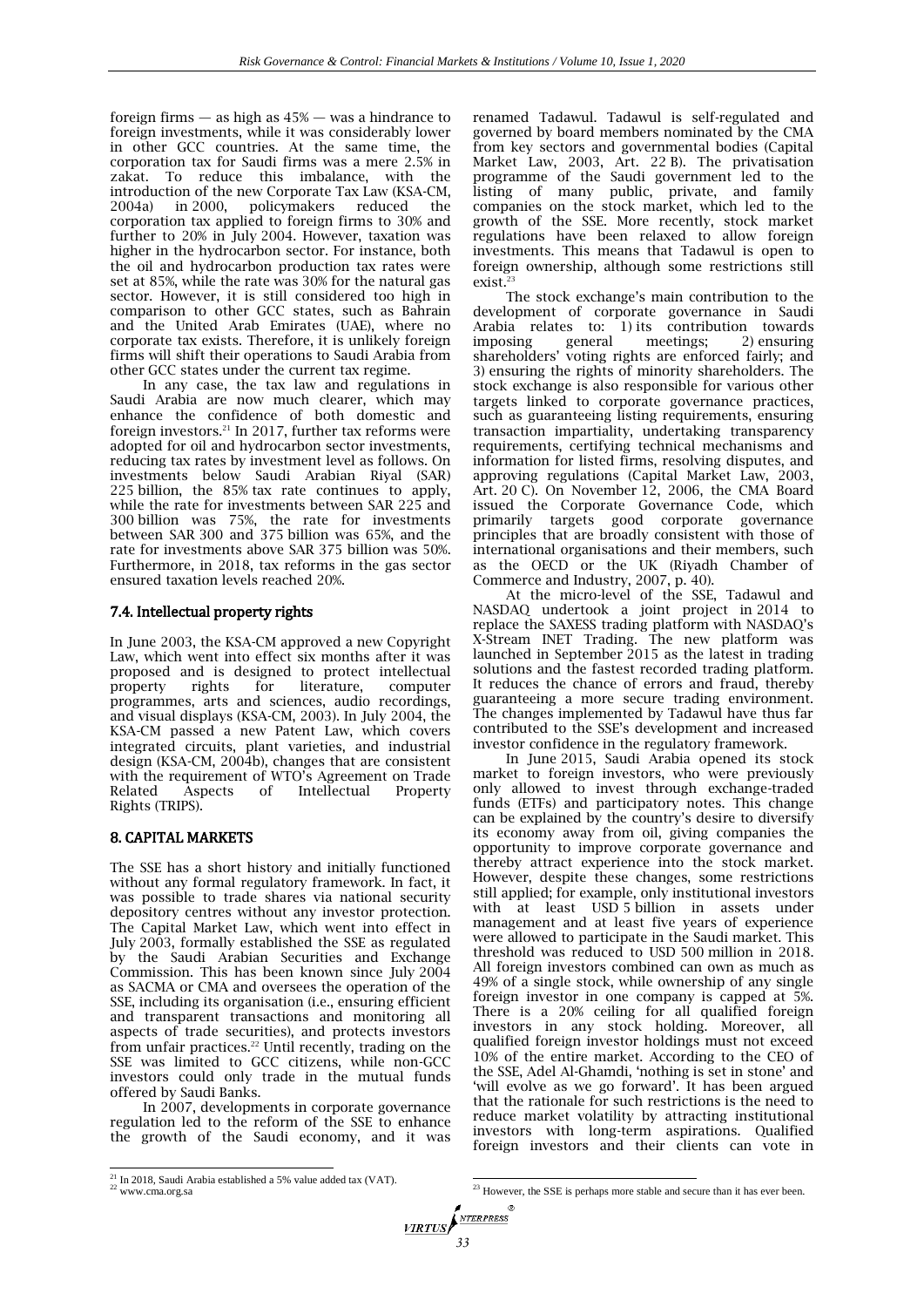meetings and elect board members that is expected to improve corporate governance in Saudi Arabia (Hankir, & El Baltaji, 2015).

## 8.1. Insurance sector

Although the Saudi insurance sector is perhaps the largest in the GCC, its regulation by SAMA only begun in July 2003. The insurance sector was opened to foreign investors in 2007 (SAMA, 2007). However, in 2004, a legal framework for insurance companies to operate was created. There was only one Saudi insurance company at that time, but by the end of 2008, there were 21 insurance firms operating in the country (SAMA, 2008). Currently, there are 33 insurance companies listed on the SSE.

## 9. CONCLUSION

This study has provided an overview of the evolution and development of corporate governance in Saudi Arabia by highlighting the key reforms that have taken place from the discovery and export of oil to the formation of new bodies such as the SAMA, SEC, SAGIA, SCT, and CMA, which helped develop and establish sound policies and practices with a resounding effect on Saudi corporate life. Additionally, the country's WTO membership was a necessary impetus for corporate governance changes through the adoption of internationally accepted principles for good corporate governance; these helped provide standards related to disclosure, transparency, and accountability in the development of corporate governance in Saudi Arabia. The role of Saudi Arabian law in shaping good corporate governance was also important, as it adapted elements of the UK and the US good corporate governance practices such as those related to adapting international accounting standards to

the Islamic framework. The key developments were the Company Law (1965), shareholder rights, company internal control, NAAS, Capital Market Law, and the corporate governance codes. The study also provided a brief overview of the legal system and key institutions responsible for shaping the corporate governance framework, such as the central bank (SAMA), the Ministry of Commerce and Industry, CMA, CRSD, and the Appeal Committee for the Resolution of Securities Conflicts. SOCPA and the accounting and auditing profession were then considered, followed by a short discussion of the NAC. This study also identified the key reforms in Saudi Arabia, with a focus on privatisation, foreign investment, tax, intellectual property rights, and capital market. Finally, the study examined the role of the SSE and insurance sector in the development of Saudi corporate governance.

This research was carried out in Saudi Arabia, an emerging market, for several compelling reasons. First, most of the previous research studies on corporate governance and firm performance issues have been limited to those of developed or large emerging economies. Second, small economies, such as those of Middle East countries and more specifically Saudi Arabia, suffer from a significant lack of study. Third, non-listed firms are not obligated to disclose corporate governance information, so the period before they are listed is shrouded in mystery, and it is not possible to know whether the firm applied the corporate governance code. To date, there is a lack of studies investigating the following: authorities and responsibilities, subcommittees, the legal system in Saudi Arabia, and its impact on corporate practices. Therefore, this study was an attempt to bridge this gap by considering development, external governance, and key reforms.

## REFERENCES

- 1. Aguilera, R. V., & Jackson, G. (2003). The cross-national diversity of corporate governance: Dimensions and determinants. *The Academy of Management Review, 28*(3), 447–465. https://doi.org/10.2307/30040732
- 2. Al-Amari, S. R. (1989). *The development of accounting standards and practices in the Kingdom of Saudi Arabia* (Doctoral thesis, University of Glasgow). Retrieved from http://theses.gla.ac.uk/77956/1/10999274.pdf
- 3. Al-Angari, H. A. (2004). *Auditing in the Kingdom of Saudi Arabia*. Jeddah, Saudi Arabia: Sarawat.
- 4. Al-Bushra, M. A. (2007). *Corruption and organised crime*. Retrieved from https://repository.nauss.edu.sa/bitstream/handle/123456789/54307/978-9962-8-8.pdf?sequence=1
- 5. Al-Dubai, S. A. A., Ismail, K. N. I. K., & Amran, N. A. (2015). Are family members expropriated-monitoring shareholders? Non-linear evidence from the Saudi Arabia. *Jurnal Pengurusan, 44*, 57–65. https://doi.org/10.17576/pengurusan-2015-44-06
- 6. Al-Ghamdi, M., & Rhodes, M. (2015). Family ownership, corporate governance and performance: Evidence from Saudi Arabia. *International Journal of Economics and Finance*, *7*(2), 78–89. https://doi.org/10.5539/ijef.v7n2p78
- 7. Alghamdi, S. A. L. (2012). *Investigation into earnings management practices and the role of corporate governance and external audit in emerging markets: Empirical evidence from Saudi listed companies* (Doctoral thesis, Durham University). Retrieved from http://etheses.dur.ac.uk/3438/1/ SALIM\_ALGHAMDI\_(2012)PDF.pdf?DDD2+
- 8. Al-Ghamdi, S. A., & Al-Angari, H. A. (2005). The impacts of implementing quality review program on audit firms in the Kingdom of Saudi Arabia: An empirical study. *Journal of King Abdulaziz University: Economics and Administration, 19*(2), 187–224. Retrieved from https://www.kau.edu.sa/Show\_Res.aspx? Site\_ID=320&LNG=EN&RN=51721
- 9. Al-Harkan, A. A. M. (2005). *An investigation into the emerging corporate governance framework in Saudi Arabia* (Doctoral thesis, Cardiff University). Retrieved from https://ethos.bl.uk/OrderDetails.do?uin=uk.bl.ethos.434006
- 10. Alhumoudi, H. Y. (2016). Corporate governance mechanisms and firms' performance: An empirical analysis of firms listed on the Saudi Stock Exchange. *International Journal of Accounting and Financial Reporting*, *6*(2), 101–145. https://doi.org/10.5296/ijafr.v6i2.9192
- 11. Al-Janadi, Y., Abdul Rahman, R., & Omar, N. H. (2013). Corporate governance mechanisms and voluntary disclosure in Saudi Arabia. *Research Journal of Finance and Accounting*, *4*(4), 25–35. Retrieved from https://pdfs.semanticscholar.org/78a9/b2f1c40016eb14c19f092c52e919c18f5065.pdf

**VIRTUS** *SNTERPRESS*<sup><sup>®</sup><br>34</sup>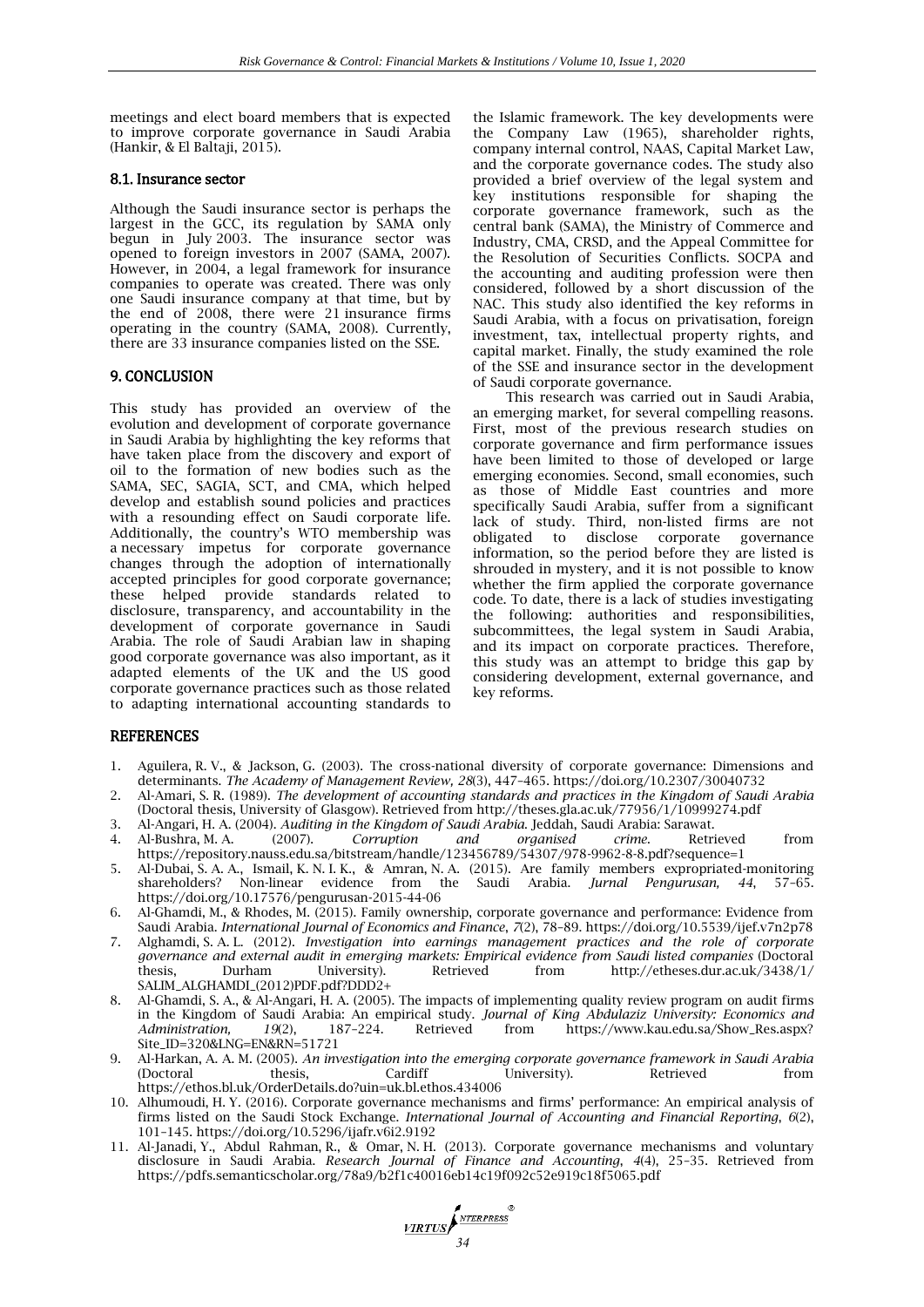- 12. Al-Matari, Y. A., Al-Swidi, A. K., Bt Fadzil, F. H., & Al-Matari, E. M. (2012). Board of directors, audit committee characteristics and performance of Saudi Arabia listed companies. *International Review of Management and Marketing*, *2*(4), 241–251. Retrieved from http://www.econjournals.com/index.php/irmm/article/view/303
- 13. Al-Muneef, I. A. (2006). *Corporate governance functions, duties and responsibilities of the board of directors*. Retrieved from https://library.nauss.edu.sa/cgi-bin/koha/opac-detail.pl?biblionumber=18590&query\_desc= Provider%3A%D8%A7%D9%84%D9%85%D8%AF%D9%8A%D8%B1%D8%8C
- 14. Amin, A. A., & Hamdan, A. M. (2018). Evaluating the effect of ownership structure on firm performance: Evidence from Saudi Arabian listed companies. *Journal of Economic Cooperation and Development*, *39*(3), 65– 92. Retrieved from https://www.sesric.org/pdf.php?file=ART16072601-2.pdf
- 15. Belkhir, M., Maghyereh, A., & Awartani, B. (2016). Institutions and corporate capital structure in the MENA region. *Emerging Markets Review, 26*, 99–129. https://doi.org/10.1016/j.ememar.2016.01.001
- 16. Berg, A. S., & Di Benedetta, P. (2009). *Corporate governance country assessment: Kingdom of Saudi Arabia*  (World Bank Report on the Observance of Standards and Codes (ROSC) No. 62577). Retrieved from http://documents.worldbank.org/curated/en/838731468106752813/pdf/625770WP0ROSC000Box0361486B0P UBLIC0.pdf
- 17. Bolbol, A. A., & Omran, M. M. (2005). Investment and the stock market: Evidence from Arab firm-level panel data. *Emerging Markets Review*, *6*(1), 85–106. https://doi.org/10.1016/j.ememar.2004.09.005
- 18. Buallay, A., Hamdan, A., & Zureigat, Q. (2017). Corporate governance and firm performance: Evidence from Saudi Arabia. *Australasian Accounting, Business and Finance Journal*, *11*(1), 78–98. https://doi.org/10.14453/aabfj.v11i1.6
- 19. Capital Market Authority (CMA). (2003). *Capital Market Law*. Retrieved from CMA website: https://cma.org.sa/en/RulesRegulations/CMALaw/Pages/default.aspx
- 20. Capital Market Authority (CMA). (2006). Corporate governance regulations in the Kingdom of Saudi Arabia. Retrieved from European Corporate Governance Institute (ECGI) website: https://ecgi.global/sites/default/files/codes/documents/cg\_regulations\_saudi\_arabia\_nov2006\_en.pdf
- 21. Capital Market Authority (CMA). (2011). *The resolution of securities disputes proceedings regulations.* Retrieved from CMA website: https://cma.org.sa/en/RulesRegulations/Regulations/Documents/RSDPR\_en.pdf
- 22. Capital Market Authority (CMA). (n.d.a). C*apital market authority.* Retrieved from CMA website: https://cma.org.sa/en/AboutCMA/Pages/AboutCMA.aspx
- 23. Capital Market Authority (CMA). (n.d.b). *Organization structure.* Retrieved from CMA website: https://cma.org.sa/en/AboutCMA/CMA\_Department/Pages/default.aspx
- 24. Falgi, K. I. (2009). *Corporate governance in Saudi Arabia: A stakeholder perspective* (Doctoral thesis, University of Dundee). Retrieved from https://discovery.dundee.ac.uk/ws/portalfiles/portal/1253522/Falgi\_phd\_2009.pdf
- 25. General Secretariat of the Committees for Resolution of Insurance Disputes and Violations. (1965). *Company Law* Retrieved from https://www.idc.gov.sa/en-us/RulesandRegulations1/The%20saudi%20Companies%27%20Law.pdf
- 26. Habbash, M. S., & Bajaher, M. S. (2015). An empirical analysis of the impact of board structure on the performance of large Saudi firms. *Arab Journal of Administrative Sciences*, *22*(1), 91–105. https://doi.org/10.34120/0430-022-001-005
- 27. Hankir, Z., & El Baltaji, D. (2015, June 15). What investors need to know as Saudi stocks open up to the world. *Bloomberg*. Retrieved from http://www.bloomberg.com/news/articles/2015-06-14/why-mideast-stock-marketswill-never-be-the-same-after-monday
- 28. Heenetigala, K., & Armstrong, A. F. (2011). The impact of corporate governance on firm performance in an unstable economic and political environment: Evidence from Sri Lanka. In *Proceedings from 2012 Financial Markets & Corporate Governance Conference*. https://doi.org/10.2139/ssrn.1971927
- 29. Hussainey, K., & Al-Nodel, A. (2008). Corporate governance online reporting by Saudi listed companies. In *Research in Accounting in Emerging Economics: Vol. 8*. *Corporate Governance in Less Developed and Emerging Economies* (pp. 39-64). https://doi.org/10.1016/S1479-3563(08)08002-X
- 30. International Centre for Trade and Sustainable Development (ICTSD). (2003, September 25). EU trade deal brings Saudi Arabia closer to WTO membership. *BRIDGES*, *7*(31), pp. 5-6. Retrieved from ICTSD website: http://www.ictsd.org/sites/default/files/review/bridgesweekly/bridgesweekly7-31.pdf
- 31. International Financial Reporting Standards (IFRS). (2017). *Who uses IFRS standards? Saudi Arabia*. Retrieved from https://www.ifrs.org/use-around-the-world/use-of-ifrs-standards-by-jurisdiction/saudi-arabia/#application
- 32. International Monetary Fund (IMF). (2001). IMF concludes 2001 article IV consultation with Saudi Arabia (Public information notice No. 01/119). Retrieved from IMF website: https://www.imf.org/en/News/Articles/2015/09/28/04/53/pn01119#P29\_350
- 33. International Monetary Fund (IMF). (2005). *IMF concludes 2004 article IV consultation with Saudi Arabia* (Public information notice No. 05/3). Retrieved from IMF website: https://www.imf.org/en/News/Articles/2015/09/28/04/53/pn0503
- 34. Kim, H. (2010). Does corporate governance or transparency affect foreign direct investment? *International Journal of Economics and Management Engineering, 4*(7), 1694-1701. Retrieved from https://publications.waset.org/11894/does-corporate-governance-or-transparency-affect-foreign-directinvestment
- 35. Kingdom of Saudi Arabia, Council of Ministers (KSA-CM). (2000a) *Law of real estate ownership and investment by non-Saudis*. Retrieved from https://old.boe.gov.sa/ViewSystemDetails.aspx?lang=en&SystemID=92&VersionID=109#search1
- 36. Kingdom of Saudi Arabia, Council of Ministers (KSA-CM). (2000b). *Statute of the General Investment Authority*. Retrieved from https://old.boe.gov.sa/ViewSystemDetails.aspx?lang=en&SystemID=51&VersionID=61&languageid=2
- 37. Kingdom of Saudi Arabia, Council of Ministers (KSA-CM). (2003). *Copyright law 2003*. Retrieved from https://old.boe.gov.sa/ShowPDF.aspx?filename=4a615e64-b651-4b8c-a2e0- 4241d27cefd1&SystemID=16&VersionID=24
- 38. Kingdom of Saudi Arabia, Council of Ministers (KSA-CM). (2004a). *Income tax law 2004*. Retrieved from https://old.boe.gov.sa/ViewSystemDetails.aspx?lang=en&SystemID=198&VersionID=215#search1
- 39. Kingdom of Saudi Arabia, Council of Ministers (KSA-CM). (2011). *Statute of The National Anti-Corruption Commission*. Retrieved from https://old.boe.gov.sa/ViewSystemDetails.aspx?lang=en&SystemID=285&VersionID=265#search1

**VIRTUS** STERPRESS